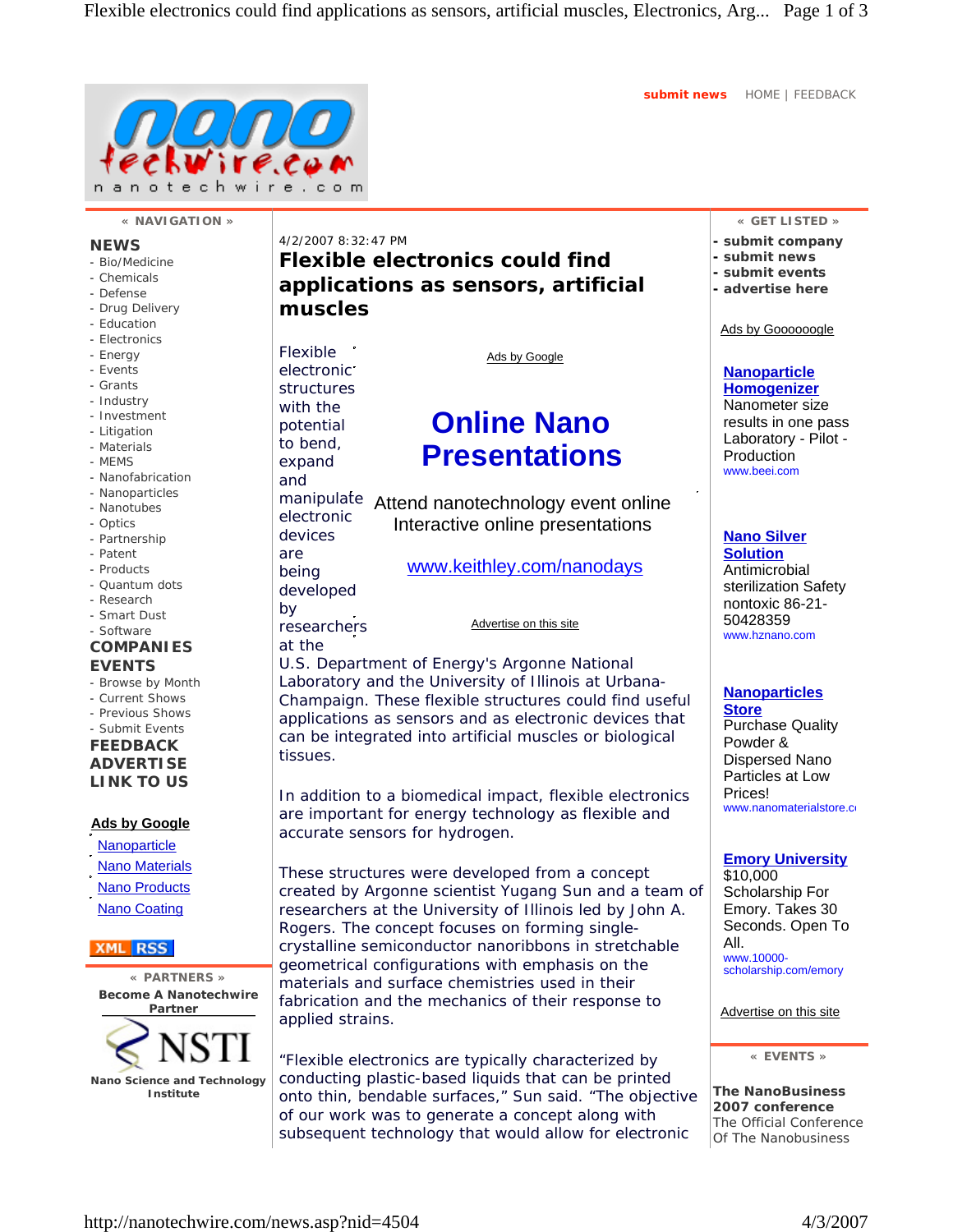

### **Nanoparticle White Papers**

Commercial quantum dots & application White Papers available www.evidenttech.com

## **ITT Technology Institute**

Attend our Campus or Learn Online Request Free Info to Learn More! www.ITT-Tech-articles.com

# **Magnetic Nanoparticles**

Diagnostic Particle Fluids for Bead Development, Separations & Assays www.Ferrotec.com

**High Quality Nanocrystal** Broadest Composition, Green Chemistry, and Affordable Prices www.nn-labs.com

Advertise on this site

wires and circuits to stretch like rubber bands and accordions leading to sensor-embedded covers for aircraft and robots, and even prosthetic skin for humans.

"We are presently developing stretchable electronics and sensors for smart surgical gloves and hemispherical electronic eye imagers," he added.

The team of researchers has been successful in fabricating thin ribbons of silicon and designing them to bend, stretch and compress like an accordion without losing their ability to function. The detailed results of these findings were published in the Journal of Materials Chemistry paper, " Structural forms of single crystal semiconductor nanoribbons for highperformance stretchable electronics," which is available online at

http://www.rsc.org/Publishing/Journals/JM/article.asp? doi=b614793c.

Before coming to Argonne in August of 2006, Sun worked as a research associate under John A. Rogers at the University of Illinois at Urbana-Champaign where this project was first initiated. With the opening of Argonne's Center for Nanoscale Materials late last year, he was attracted by the facility's ability to enhance scientists' investigations in the properties of materials at nanoscale dimensions.

The Center for Nanoscale Materials at Argonne integrates nanoscale research with Argonne's existing capabilities in synchrotron X-ray studies, neutronbased materials research and electron microscopy with new capabilities in nanosynthesis, nanofabrication, nanomaterials characterization, and theory and simulation.

With the many resources at Argonne at his disposal, Sun plans to expand his research to focus on applications in other biological and chemical sensors.

Funding for this research was provided by the U.S. Department of Energy's Office of Basic Energy Science.

The nation's first national laboratory, Argonne National Laboratory conducts basic and applied scientific research across a wide spectrum of disciplines, ranging from high-energy physics to climatology and biotechnology. Since 1990, Argonne has worked with more than 600 companies and numerous federal agencies and other organizations to help advance America's scientific leadership and prepare the nation for the future. Argonne is managed by UChicago Argonne, LLC for the U.S. Department of Energy's

# Alliance

**Ohio Nanotechnology Summit 2007** The Ohio Nanotechnology Summit is the premier nanotechnology event in Ohio drawing both national and local leaders in nanotechnology.

# **More Events**



Lynn E. Foster Best Price \$13.88 or Buy New \$19.79

Privacy Information

Buy amazon.com